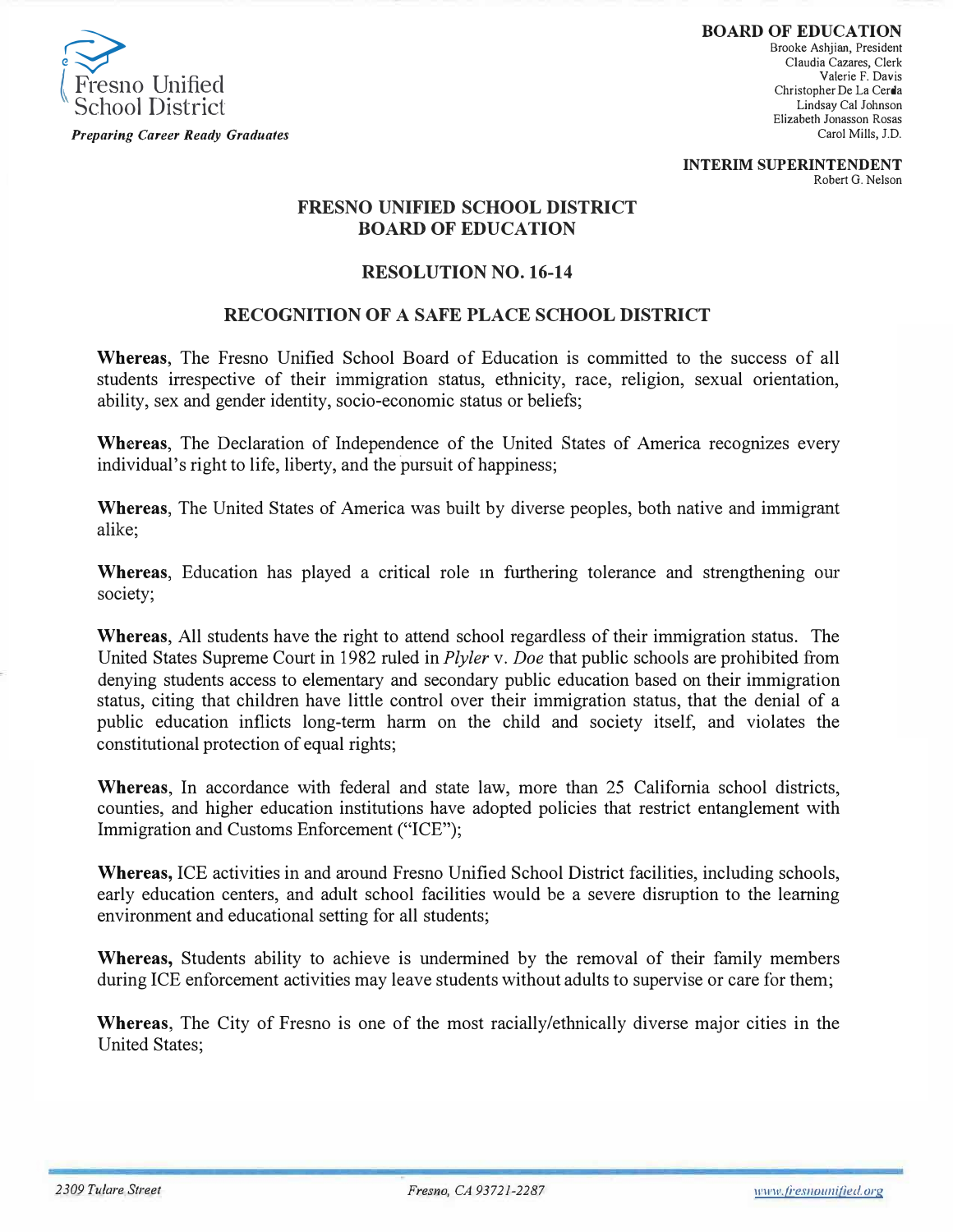**Whereas,** Sixty-three different languages are spoken in Fresno Unified School District schools including, Spanish, Hmong, Armenian, Korean, Tagalog, Cantonese, Arabic, Vietnamese, and Russian;

**Whereas,** On October 23, 2013, the Board of Education adopted Board Policy 0411, Diversity, Equity and Inclusion; and

**THEREFORE BE IT RESOLVED:** That the Governing Board of the Fresno Unified School District hereby declares that every Fresno Unified School District site is a safe place for its students and their families to seek help, assistance, and information if faced with fear and anxiety about any safety concern, including enforcement of immigration laws.

**Be it Further Resolved,** that the Fresno Unified School Board of Education directs the Superintendent to support the creation of a safe place school district. This designation shall include:

- Designate Fresno Unified School District School sites, facilities, and equipment as safe places for students, families, and the community;
- Promote tolerance and acceptance over hate speech;
- To the fullest extent allowed by law, the District shall not facilitate or participate in any immigrant enforcement activities at school sites or any other district properties;
- ICE agents shall not be allowed to enter school sites or district properties without complying with the requirements applicable to other state and local law enforcement authorities;
- The District shall not release a student to ICE agents without the express consent of the child's parent and/or guardian unless the District is required by law to do so.
- In accordance with Fresno Police Department Policy 428, school resource officers shall not enforce violations of immigration law;
- Partner with community-based organizations and legal services organizations who provide resources for families facing deportation;
- Support and allocate resources for site based activities that support diversity, inclusion, and the values of a multicultural society including Dreamers; and
- Develop and implement a plan, in consultation with stakeholder groups, to fulfill the requirements outlined within this resolution and report back to the Board.

**Be it Further Resolved:** That the Board directs the Superintendent to seek partnerships that provide students, staff, and families with critical information in-language including those related to immigration.